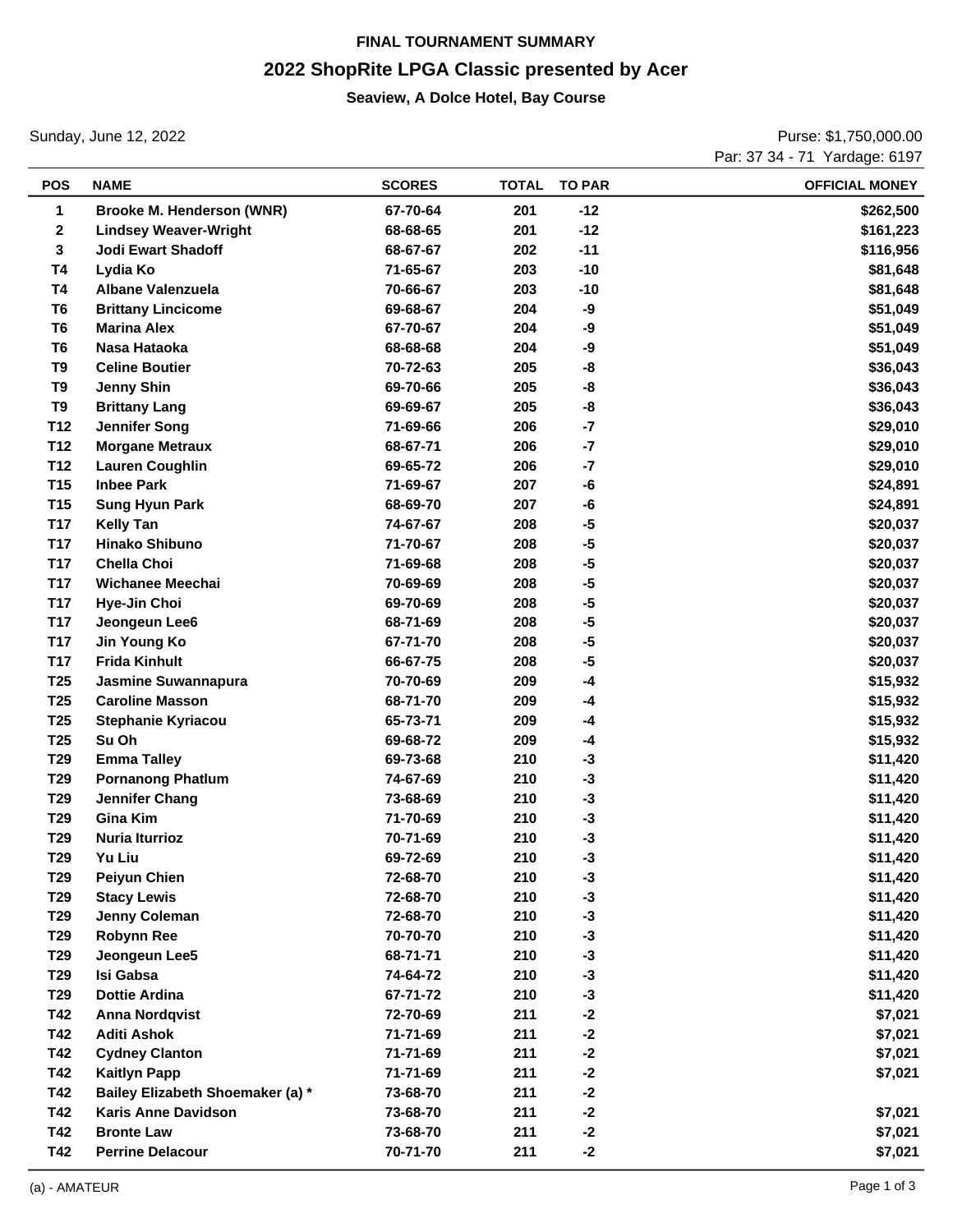# **FINAL TOURNAMENT SUMMARY 2022 ShopRite LPGA Classic presented by Acer**

#### **Seaview, A Dolce Hotel, Bay Course**

Sunday, June 12, 2022

Purse: \$1,750,000.00 Par: 37 34 - 71 Yardage: 6197

| <b>POS</b> | <b>NAME</b>                 | <b>SCORES</b> | <b>TOTAL</b> | <b>TO PAR</b> | <b>OFFICIAL MONEY</b> |
|------------|-----------------------------|---------------|--------------|---------------|-----------------------|
| T42        | <b>Ayaka Furue</b>          | 69-72-70      | 211          | $-2$          | \$7,021               |
| T42        | <b>Lauren Stephenson</b>    | 72-68-71      | 211          | $-2$          | \$7,021               |
| T42        | Dewi Weber                  | 69-70-72      | 211          | $-2$          | \$7,021               |
| T42        | <b>Ruixin Liu</b>           | 69-69-73      | 211          | $-2$          | \$7,021               |
| <b>T54</b> | A Lim Kim                   | 73-69-70      | 212          | $-1$          | \$4,881               |
| <b>T54</b> | Giulia Molinaro             | 72-70-70      | 212          | $-1$          | \$4,881               |
| <b>T54</b> | Sarah Kemp                  | 71-70-71      | 212          | $-1$          | \$4,881               |
| <b>T54</b> | <b>Paula Reto</b>           | 71-70-71      | 212          | $-1$          | \$4,881               |
| <b>T54</b> | <b>Sarah Jane Smith</b>     | 70-71-71      | 212          | $-1$          | \$4,881               |
| <b>T54</b> | <b>Klara Spilkova</b>       | 72-68-72      | 212          | $-1$          | \$4,881               |
| <b>T54</b> | Muni He                     | 71-69-72      | 212          | $-1$          | \$4,881               |
| <b>T54</b> | Maisie Ventres Filler (a) * | 70-70-72      | 212          | $-1$          |                       |
| <b>T54</b> | <b>Cristie Kerr</b>         | 68-72-72      | 212          | $-1$          | \$4,881               |
| <b>T54</b> | <b>Caroline Inglis</b>      | 69-70-73      | 212          | $-1$          | \$4,881               |
| <b>T54</b> | <b>Alana Uriell</b>         | 71-67-74      | 212          | $-1$          | \$4,881               |
| <b>T65</b> | Anne van Dam                | 73-69-71      | 213          | Е             | \$4,105               |
| <b>T65</b> | <b>Haru Nomura</b>          | 70-70-73      | 213          | E             | \$4,105               |
| <b>T67</b> | Dani Holmqvist              | 73-69-72      | 214          | $+1$          | \$3,795               |
| <b>T67</b> | <b>Kristen Gillman</b>      | 69-73-72      | 214          | $+1$          | \$3,795               |
| <b>T67</b> | <b>Jessica Peng</b>         | 71-70-73      | 214          | $+1$          | \$3,795               |
| <b>T67</b> | <b>Mel Reid</b>             | 70-71-73      | 214          | $+1$          | \$3,795               |
| <b>T67</b> | <b>Ssu-Chia Cheng</b>       | 70-70-74      | 214          | $+1$          | \$3,795               |
| T72        | In Gee Chun                 | 72-70-73      | 215          | $+2$          | \$3,487               |
| <b>T72</b> | <b>Luna Sobron Galmes</b>   | 70-72-73      | 215          | $+2$          | \$3,487               |
| T72        | Pernilla Lindberg           | 68-70-77      | 215          | $+2$          | \$3,487               |
| 75         | Savannah Vilaubi            | 72-69-75      | 216          | $+3$          | \$3,398               |
| 76         | Dana Finkelstein            | 73-69-75      | 217          | $+4$          | \$3,354               |
|            | <b>Mina Harigae</b>         | 77-66         | 143          | <b>CUT</b>    |                       |
|            | <b>Ashleigh Buhai</b>       | 75-68         | 143          | <b>CUT</b>    |                       |
|            | <b>Brianna Do</b>           | 74-69         | 143          | <b>CUT</b>    |                       |
|            | <b>Alena Sharp</b>          | 74-69         | 143          | <b>CUT</b>    |                       |
|            | <b>Charlotte Thomas</b>     | 74-69         | 143          | <b>CUT</b>    |                       |
|            | <b>Celine Herbin</b>        | 73-70         | 143          | <b>CUT</b>    |                       |
|            | Ana Belac                   | 72-71         | 143          | <b>CUT</b>    |                       |
|            | Laney Frye (a) *            | 72-71         | 143          | <b>CUT</b>    |                       |
|            | <b>Youngin Chun</b>         | $71 - 72$     | 143          | <b>CUT</b>    |                       |
|            | <b>Christina Kim</b>        | $71 - 72$     | 143          | <b>CUT</b>    |                       |
|            | Sophia Schubert             | 70-73         | 143          | <b>CUT</b>    |                       |
|            | <b>Jing Yan</b>             | 70-73         | 143          | <b>CUT</b>    |                       |
|            | <b>Maria Fassi</b>          | 69-74         | 143          | <b>CUT</b>    |                       |
|            | <b>Meaghan Francella</b>    | 68-75         | 143          | <b>CUT</b>    |                       |
|            | Sarah Burnham               | 74-70         | 144          | <b>CUT</b>    |                       |
|            | <b>Vicky Hurst #</b>        | 74-70         | 144          | <b>CUT</b>    |                       |
|            | Angela Stanford             | 74-70         | 144          | <b>CUT</b>    |                       |
|            | <b>Ruoning Yin</b>          | 74-70         | 144          | <b>CUT</b>    |                       |
|            | <b>Mo Martin</b>            | 73-71         | 144          | <b>CUT</b>    |                       |
|            | Jiwon Jeon                  | 72-72         | 144          | <b>CUT</b>    |                       |
|            | In Kyung Kim                | 72-72         | 144          | <b>CUT</b>    |                       |
|            | Na Rin An                   | $71 - 73$     | 144          | <b>CUT</b>    |                       |
|            |                             |               |              |               |                       |